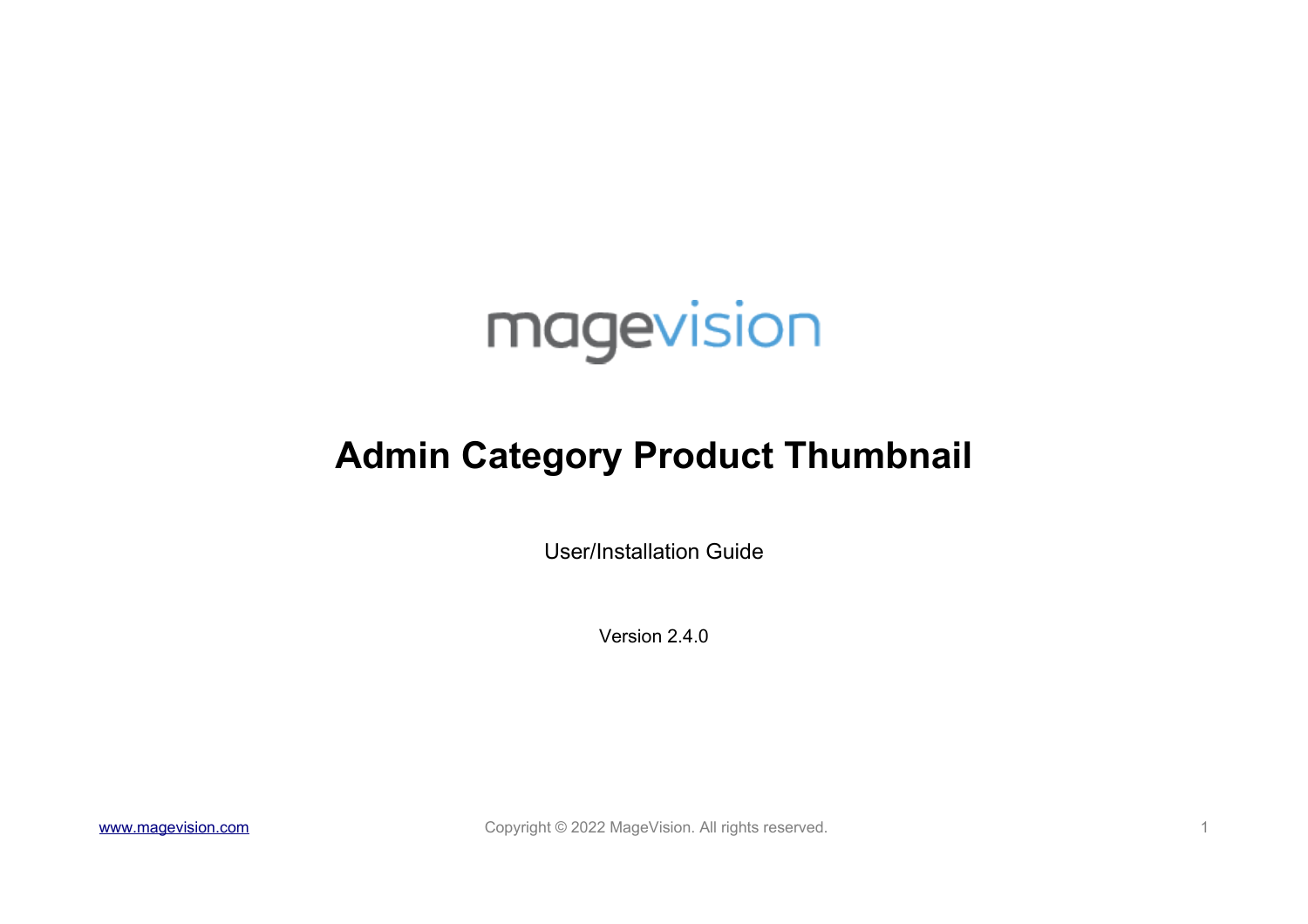#### **1. Overview**

The Admin Category Product Thumbnail extension is a simple but really useful extension which gives you the ability to display the product thumbnail image in category products tab in Magento admin. You don't need anymore to navigate through products grid and search for a product to double check it with its image. Save time and have a better overview of the products that are assigned in a category

## **2. Key Features**

- Display product thumbnail in category products tab
- Better overview of the products assigned in a category
- Save time

## **3. Other Features**

- Developed by a Magento Certified Developer
- Meets Magento standard development practices
- Simple installation
- 100% open source

## **4. Compatibility**

Magento Community Edition 2.3 – 2.4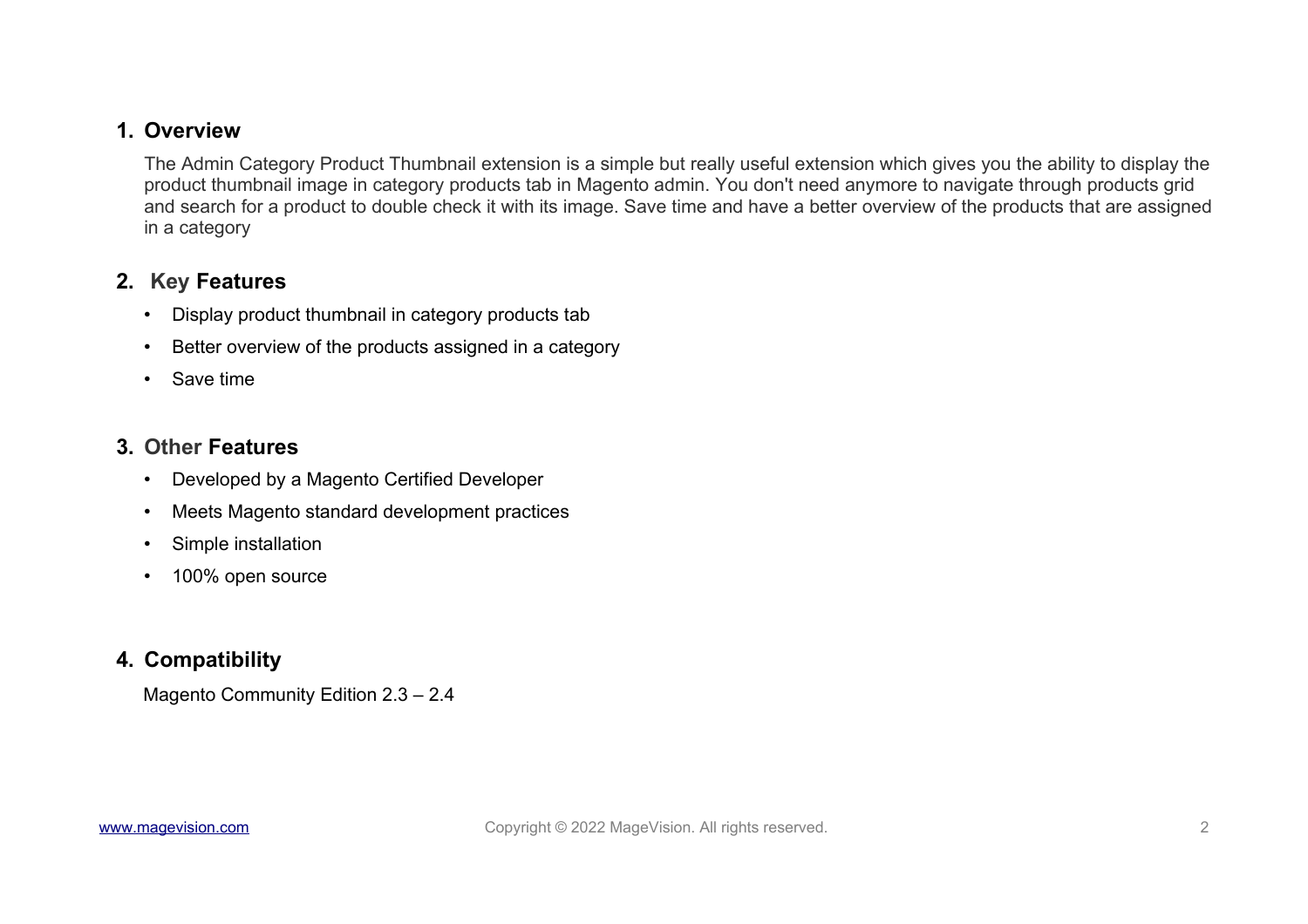#### **5. Download the Extension**

- [Sign in](https://www.magevision.com/customer/account/login/) to your account
- Navigate to menu **My Account → My Downloads**
- Find the extension and click to download it
- Extract the downloaded ZIP file in a temporary directory

#### **6. Backup your web directory and store database**

Before installing the extension, backup your web directory and store database. All our extensions are tested on clean Magento installations. We can not guarantee of compatibility with third party extensions or customized Magento installations. We recommend to install any extension you obtain from us on a testing Magento installation first and then on a live Magento installation in case of incompatibility with third party extensions.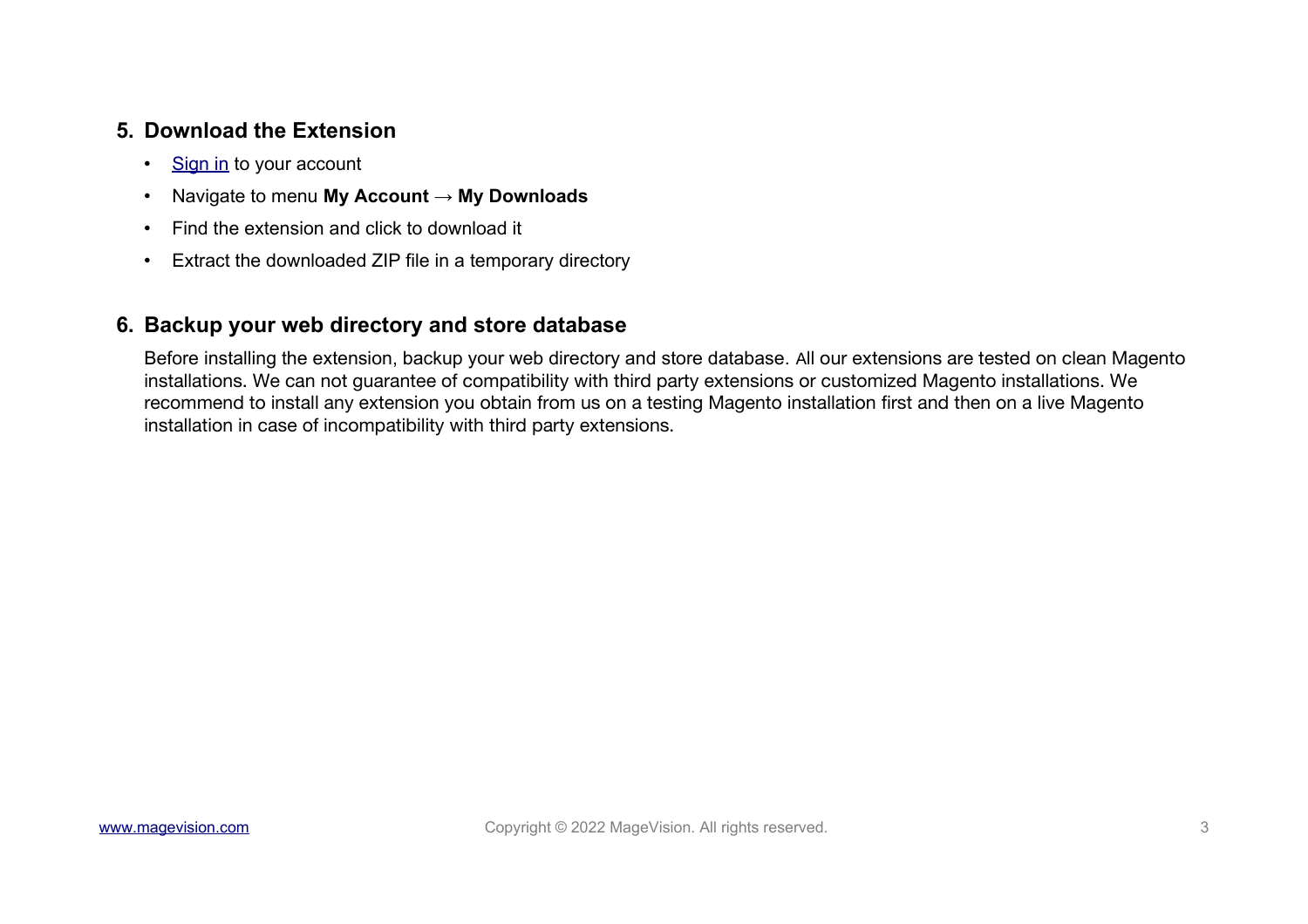#### **7. Installing the Extension**

- Upload the extracted folders and files of the extension to base (root) Magento directory. Do not replace the whole folders, but merge them. If you have downloaded the extension from Magento Marketplace, then create the following folder path **app/code/MageVision/AdminCategoryProductThumbnail** and upload there the extracted folders and files.
- Connect via SSH to your Magento server as, or switch to, the Magento file system owner and run the following commands from the (root) Magento directory:
	- cd path\_to\_the\_magento\_root\_directory
	- php bin/magento maintenance:enable
	- php bin/magento module:enable MageVision AdminCategoryProductThumbnail
	- **•** php bin/magento setup:upgrade
	- php bin/magento setup:di:compile
	- php bin/magento setup: static-content: deploy
	- php bin/magento maintenance: disable
- Log out from Magento admin and log in again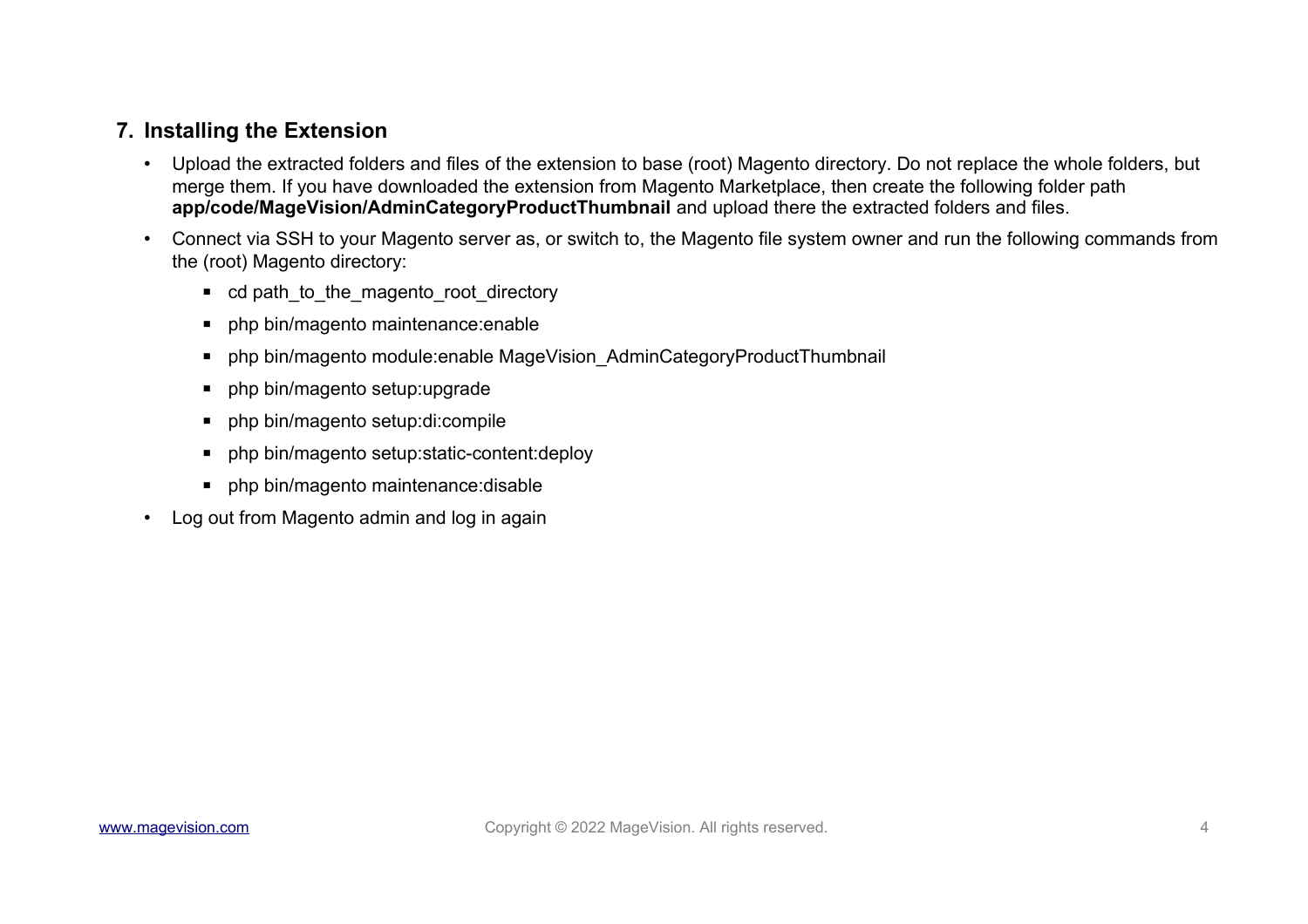#### **8. How to Use**

Screenshot:

Admin Category Products Tab with Product Thumbnail under **Products → Categories**

| ⋒                                         | <b>Default Category</b> |                                  |                             |                    |                                   |                          |                                          |                       | Save    |
|-------------------------------------------|-------------------------|----------------------------------|-----------------------------|--------------------|-----------------------------------|--------------------------|------------------------------------------|-----------------------|---------|
| $\bullet$<br>DASHBOARD                    |                         |                                  | <b>Products in Category</b> |                    |                                   |                          |                                          |                       | $\odot$ |
| \$<br>SALES<br>۱                          |                         | Search                           | <b>Reset Filter</b>         | 1181 records found |                                   | 20<br>$\bar{\mathbf{v}}$ | per page<br>$\left\langle \right\rangle$ | of 60<br>$\mathbf{1}$ | $\,$    |
| <b>PRODUCTS</b>                           |                         | M                                | Ť<br>ID                     | Thumbnail          | <b>Name</b>                       | <b>SKU</b>               | Price                                    | Position              |         |
| Å<br><b>CUSTOMERS</b>                     |                         | Yes<br>$\boldsymbol{\mathrm{v}}$ |                             |                    |                                   |                          | From                                     | From                  |         |
| H<br>MARKETING                            |                         |                                  | 2045                        |                    |                                   | WSH12                    | To<br>\$45.00                            | To                    |         |
| $\square$<br>CONTENT                      |                         | $\checkmark$                     |                             |                    | Erika Running Short               |                          |                                          | 1 1                   |         |
| ıl.<br><b>REPORTS</b>                     |                         | $\blacktriangledown$             | 2044                        |                    | Erika Running Short-32-<br>Red    | WSH12-32-Red             | \$45.00                                  | 1 1                   |         |
| 伵<br><b>STORES</b>                        |                         | $\checkmark$                     | 2043                        |                    | Erika Running Short-32-<br>Purple | WSH12-32-Purple          | \$45.00                                  | 11                    |         |
| ✿<br>SYSTEM                               |                         | $\overline{\checkmark}$          | 2042                        |                    | Erika Running Short-32-<br>Green  | WSH12-32-Green           | \$45.00                                  | 11                    |         |
| Ô<br><b>FIND PARTNERS</b><br>& EXTENSIONS |                         | $\checkmark$                     | 2041                        |                    | Erika Running Short-31-<br>Red    | WSH12-31-Red             | \$45.00                                  | 111                   |         |